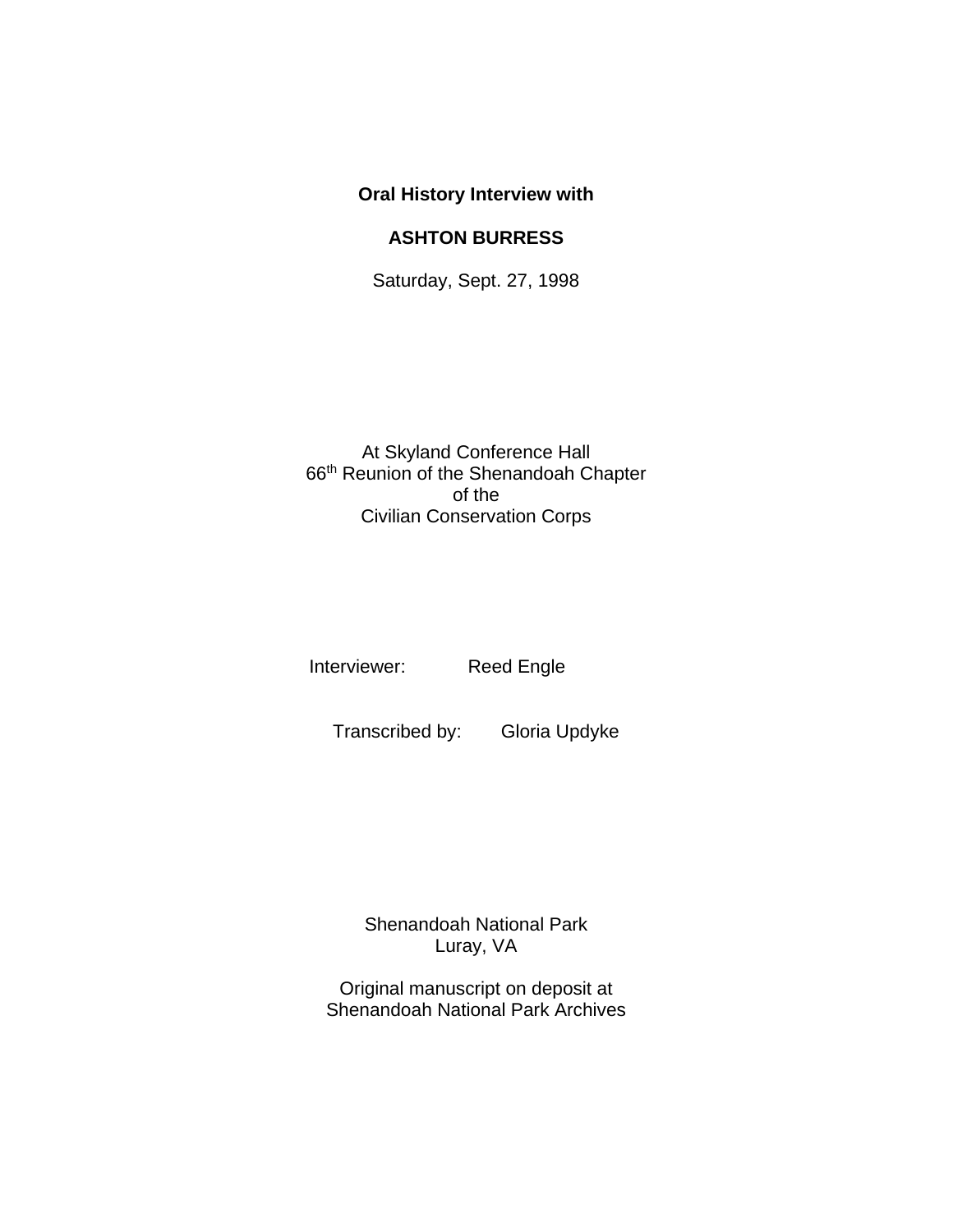## **INDEX**

|                                        | <u>page</u>                                     |
|----------------------------------------|-------------------------------------------------|
| Bumpass, VA                            | 1                                               |
| <b>Burress, Bertha Meeks</b>           | 1                                               |
| Burress, Littleton C.                  | 1                                               |
| Burress, John                          | 4                                               |
| Cadonia, doctor                        | 5                                               |
| <b>Camp Roosevelt</b>                  | 1,5                                             |
| The Garden of Eden                     | 4                                               |
| CCC                                    |                                                 |
| Arriving at camp                       | 5                                               |
| <b>Barracks built</b>                  | 5                                               |
| Below the age limit                    | 8                                               |
| <b>Breakfast</b>                       | 6                                               |
| Camp day                               | 6                                               |
| Evening chow                           | 6                                               |
| Finding out about                      | 2,3                                             |
| Gains from                             | 8                                               |
| Lunch in the field                     | 6                                               |
| Work day, 6 hours                      | $\overline{7}$                                  |
| Charlottesville, VA                    | $\mathbf 1$                                     |
| Chisolm, Lewis                         | 3                                               |
| Crisman, John, head of forest district | 5                                               |
| Drinking                               |                                                 |
| Drinking beer                          | 7                                               |
| Homebrew                               | 7                                               |
| Moonshine                              | $\overline{7}$                                  |
| Prohibition                            | 7                                               |
| Three-two beer                         | $\overline{7}$                                  |
| Duvall, lieutenant                     | 5                                               |
| Edinburg, VA                           | 4                                               |
| Fort Monroe, VA                        | 4                                               |
| Fredricksburg, VA                      | 1                                               |
| Free time                              |                                                 |
| Dances                                 | 7                                               |
| Girls, talking to                      | 7                                               |
| <b>Education programs</b>              | 8                                               |
| In town                                | 7                                               |
| <b>Recreation Hall</b>                 | 6                                               |
| Sports teams                           | $\overline{7}$                                  |
| George Washington National Forest      |                                                 |
| <b>Great Depression</b>                | $\begin{array}{c} 1 \\ 2 \\ 3 \\ 3 \end{array}$ |
| <b>Chickens</b>                        |                                                 |
| Corn crop                              |                                                 |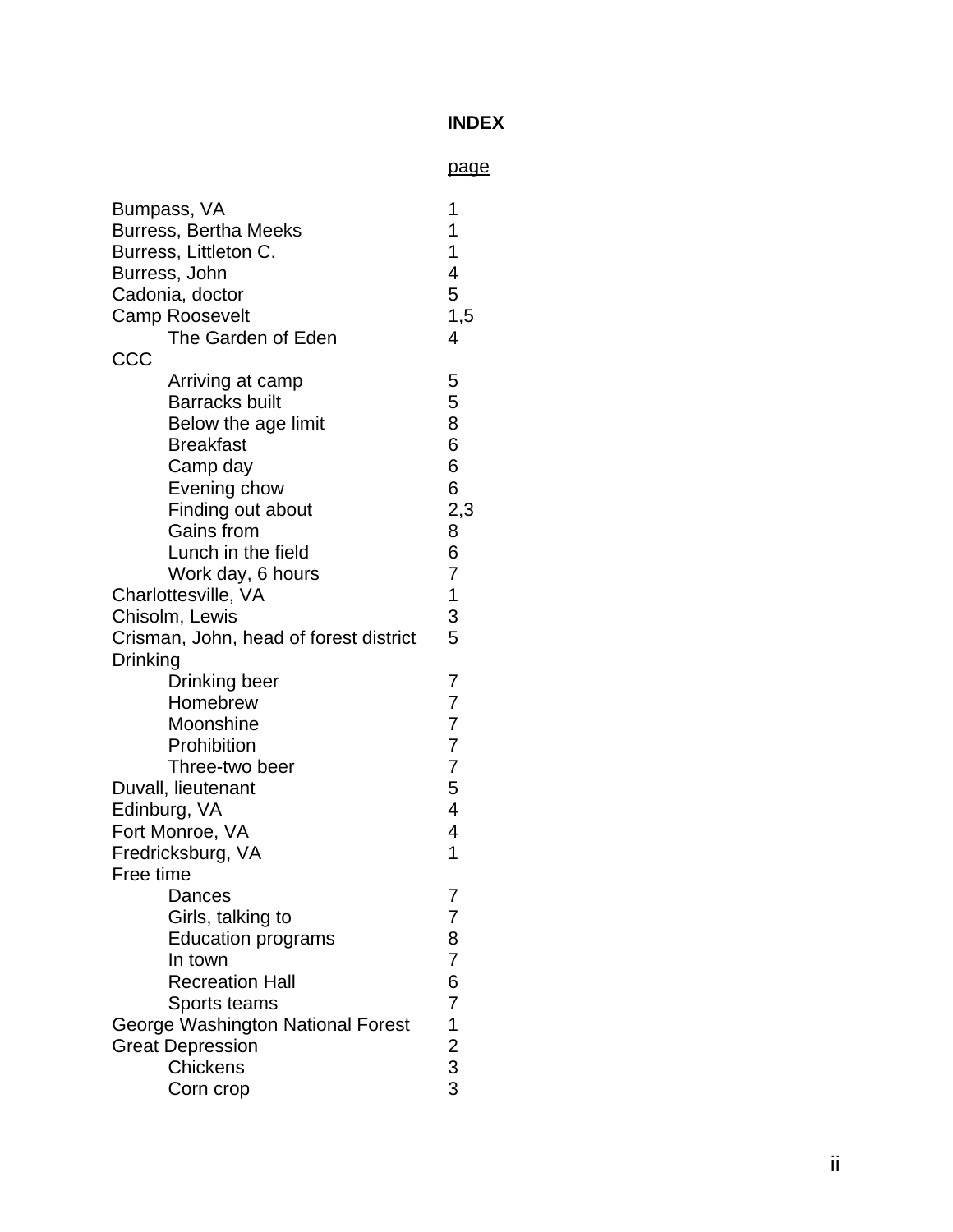| Drought, 1930                       | 3              |   |
|-------------------------------------|----------------|---|
| Farming, farm work                  | $\overline{2}$ |   |
| Lake Arrowhead                      | 3              |   |
| Luray, VA                           | 4, 5, 7        |   |
| Mining                              | 8              |   |
| Beckley, WV                         | 8,9,11         |   |
| <b>New River National Park</b>      | 8              |   |
| Coal strikes and violence           | 9              |   |
| Kaymoor                             | 11             |   |
| <b>New River Company</b>            | 8              |   |
| New Market, VA                      | 5              |   |
| Pennsylvania                        | 8              |   |
| Richmond, VA                        | 1,4            |   |
| <b>School, Broad Street</b>         | $\overline{2}$ |   |
| Siblings, 12                        | $\overline{2}$ |   |
| Southern boys                       | 8              |   |
| Tinney, Mr.                         | 6              |   |
| Tucker, Paul O., forest ranger      | 5              |   |
| Virginia                            | 8              |   |
| <b>Work</b>                         |                |   |
| Big equipment                       | 6              |   |
| Cutting trees, cutting road through |                | 5 |
| Dynamiting stumps                   | 6              |   |
| Woodstock                           | 7              |   |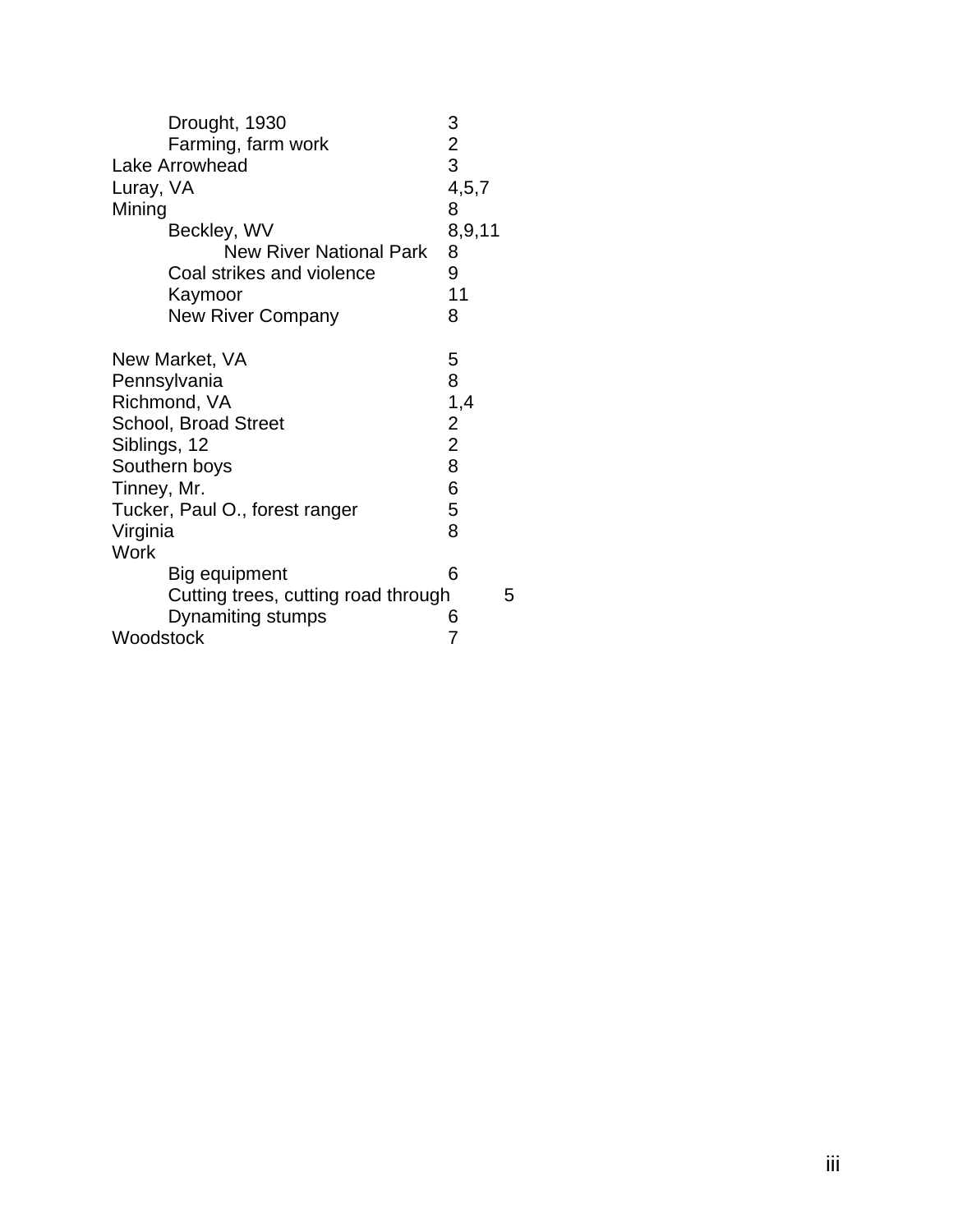## **Transcription**

 RE: September, at Skyland Conference Hall. We're interviewing Mr. Ashton Burress about his experiences at Camp Roosevelt, the first CCC camp in the United States, in George Washington Memorial Forest. Mr. Burress, you understand that this interview will be used for non-profit and educational purposes and research on the Civilian Conservation Corps?

AB: Yes sir.

 why don't you give me a little bit of information about yourself. Where were you born? RE: Thank you very much. Ashton, before we get into the Civilian Conservation Corps,

AB: Uh, I was born at Bumpass, Virginia.

RE: Bumpass is outside of Fredricksburg?

AB: That's not, that's not where I live now.

RE: But that's where you were born?

AB: That's where I was born. Bumpass is uh, close to the main line of the C&O Railroad track, about 30, 40 miles west of Richmond. About halfway between Charlottesville and Richmond. And that's where I was born, Bumpass, Virginia.

RE: And who were your parents?

AB: Littleton C. Burress and Bertha Meeks Burress.

RE: Meeks?

AB: She was a Meeks, my mother was a Meeks. She married a Burress.

RE: And what did you parents do for a living?

AB: He was a farmer.

RE: Your father was a farmer?

AB: Mm hmm.

RE: And your mother was just a homemaker?

AB: Right.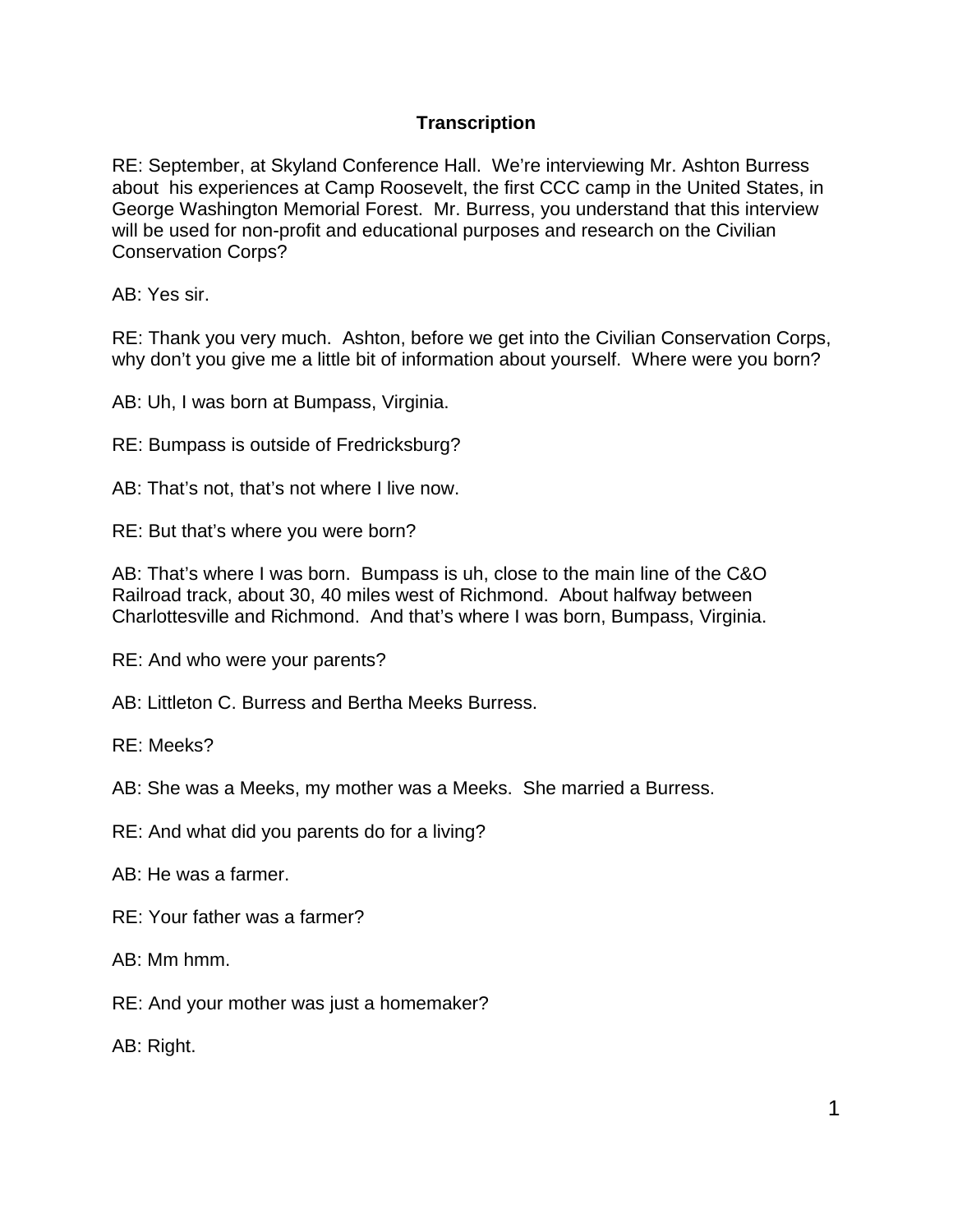RE: Do you have any brothers and sisters?

AB: 9 brothers.

RE: Wow, 9 brothers.

AB: 3 sisters.

RE: So that was 13 of you?

 $AB: 12$ 

RE: Oh, counting you, 9 boys?

AB: Mm hmm.

RE: And did you go to school in Bumpass?

 the school was Broad Street. Back then, the country, just an old country road. One AB: Went to school in Bumpass, yes. The school, the name of the school. The name of room school, Broad Street School.

RE: Alright. You grew up in Bumpass, before you left? Before you went in the Civilian Conservation Corps?

AB: I went in uh, CC's when I was 17 years old. I was supposed to have been 18, but I told them a story and I got in.

RE: What year was that?

AB: I believe it was in '34. 1934. I believe it was.

RE:  $\Box$ 34 was five years into the Great Depression. Uh, did the Depression have any impact on your family? On, on your father particularly in farming?

 AB: Well, yes. Of course, we farmed you know for a living and uh, uh, it, we raised a little tobacco for a cash crop, you know. But uh, you know, the Depression hit. Effects on a lot of people about. Actually, uh, I would go out and work for somebody else some, too, when I was on the farm. And uh, let's see, I believe the first work I done was 50 cents a day.

RE: Wow. Did you get a meal with that though? Did they give you a meal with that?

AB: No, no. No. No meal. I had my own lunch. 50 cents a day. Worked 10 hours.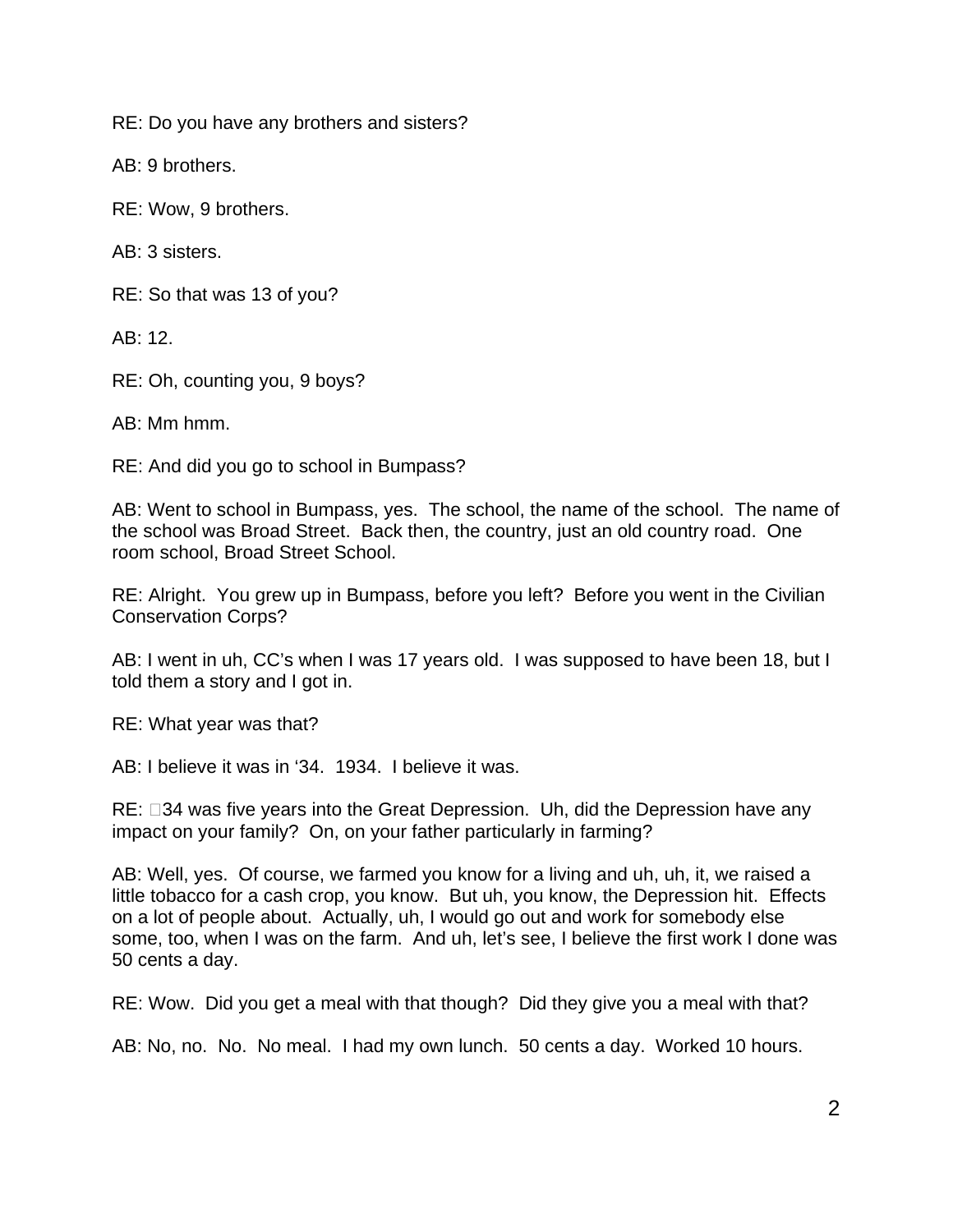RE: Now 1930 was the biggest drought in the history of Virginia.

AB: I remember.

RE: Right in the beginning of the Depression. Do you remember that?

AB: I remember that. I sure do.

RE: What?

AB: I was about 13 years old. I was about 13 then.

RE: What impact, what impact did that have on your father and your neighbors?

AB: Well, like I say, we had to cut corners, to, to survive, you know. Back then, if you raised a good corn crop, you about had it made,  $\Box$  cause you could use the corn, you know to feed the stock. To feed the animals that you need. Hogs, and like uh, chickens. And uh, we kept a few chickens to raise, hens laid. Trade eggs for sugar and coffee and stuff like that you know.

RE: Now some of the interviews that we've had said 1930, since the corn crop was lost to the drought, that an awful lot of farmers had to butcher their hogs,  $\Box$ cause they had no market, couldn't feed them.

AB: Well people had to get rid of their stock. Sell their stock, like uh. We lived on a pretty good farm. We had uh, Lake Arrowhead's got my old home place covered up.

RE: Oh, really?

AB: And we raised enough corn to get by.

RE: You did?

AB: Yes sir, we sure did.

RE: Well 1934, you were 17 years old and uh, the Civilian Conservation Corps had been established just the preceding May in 1933, uh how'd you find out about it?

these camps up here on the ridge.<br>RE: What was his name? AB: Well, you know uh, we had, we had friends, and uh, a man named uh Lewis Chisolm, he was a friend of my dad's. Word got around, and he told us about it, and uh my brother, older than I am, he. They took into the CC camp. He was up here in one of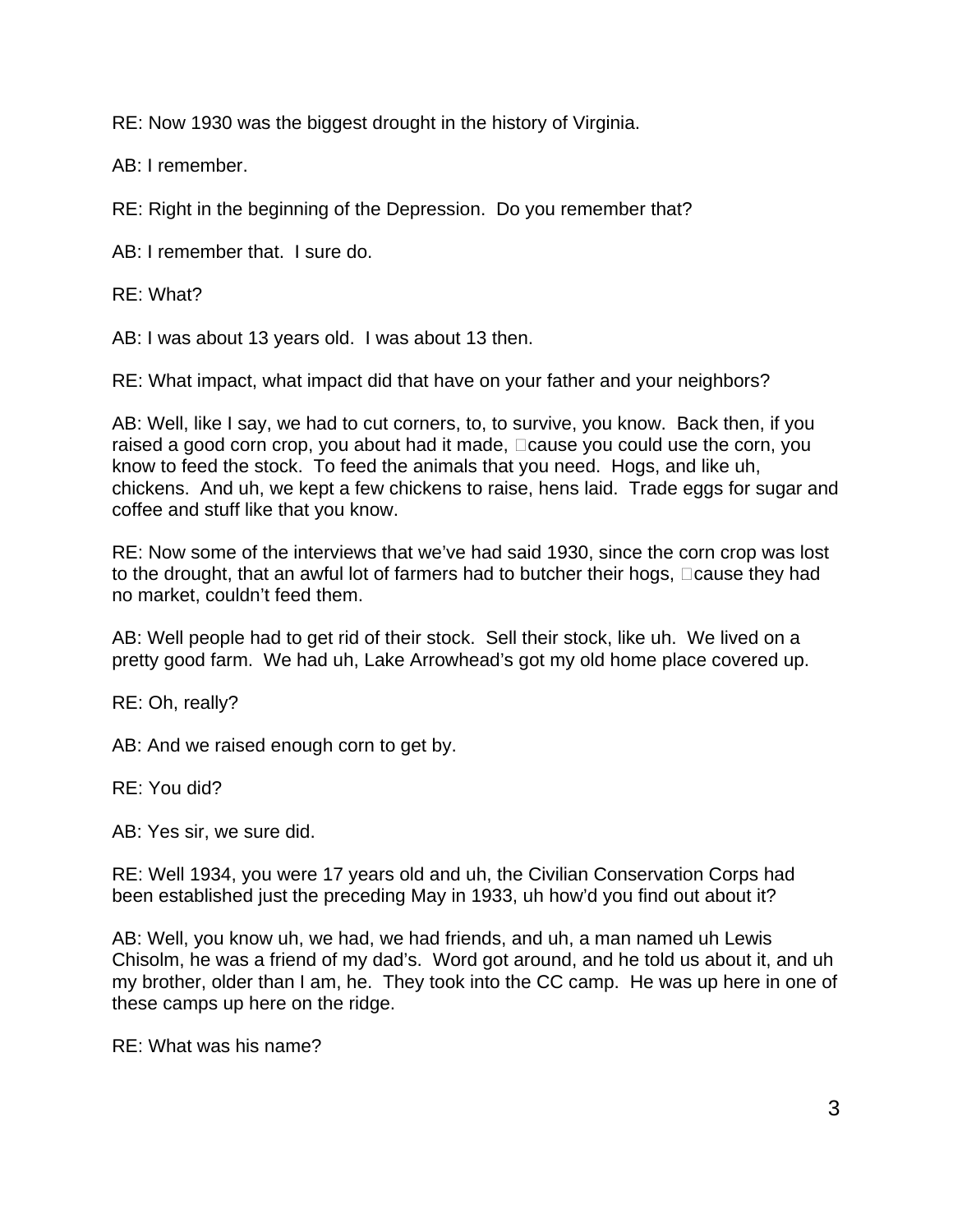AB: John Burress.

RE: John Burress?

AB: He's dead now. He's 3 years older than I was. Something like that, or 2 years. in myself. And uh, when I got 17, I thought I could fool them enough. You know, I was And word gets out. You know, spread around, and I found out there's another boy a mile or 2 away, and he got in a camp, like this you know. And I was just anxious to get strong.

RE: Now did you have to be mustered in for a couple weeks of training before you went to the park?

when you left there. And they told us, □Camp Roosevelt!□ I remember that. Army sergeant tell us, ⊡Camp Roosevelt! $\Box$  He says,  $\Box$ The Garden of Eden! $\Box$  I remember, I Roosevelt!⊡ They says, □Brought us right back in the brush.□ And all that, you know, AB: They took us to Fort, took us to Richmond, Virginia, to the recruiting station. And uh, from there we went to Fort Monroe, Virginia. Stayed there, and that's where we took the, the big examination. You know, there's a doctor, do you have anything. And I stayed there about, I think 10 days, and that's where they muster you out to different places, you know. But I stayed there about 10 days. And we left there on a train. I guess it had about 12 coaches. And they just dropped coaches off, here and yonder, here and yonder, you know, like that. And uh, they'd tell you where you were going remember that. And some of the boys complained, says, when they got there,  $\Box$ Camp young people, one thing to do, but uh.

RE: So you arrived on Luray on the train?

AB: Edinburg.

RE: Edinburg?

AB: Yeah. Truck met us, brought us to the camp. About 8 or 9, about 8 miles I reckon it was crossing there at that time.

RE: Now when you got there, [pause] Now when you arrived, uh, at Camp Roosevelt, which was the first Civilian Conservation Corps camp in the United States, were the buildings constructed at that point, or were you still in tents?

AB: Yeah. The buildings was constructed. But I seen movies of what went on at first. But the barracks was actually built when I got there.

RE: And you arrived in the spring?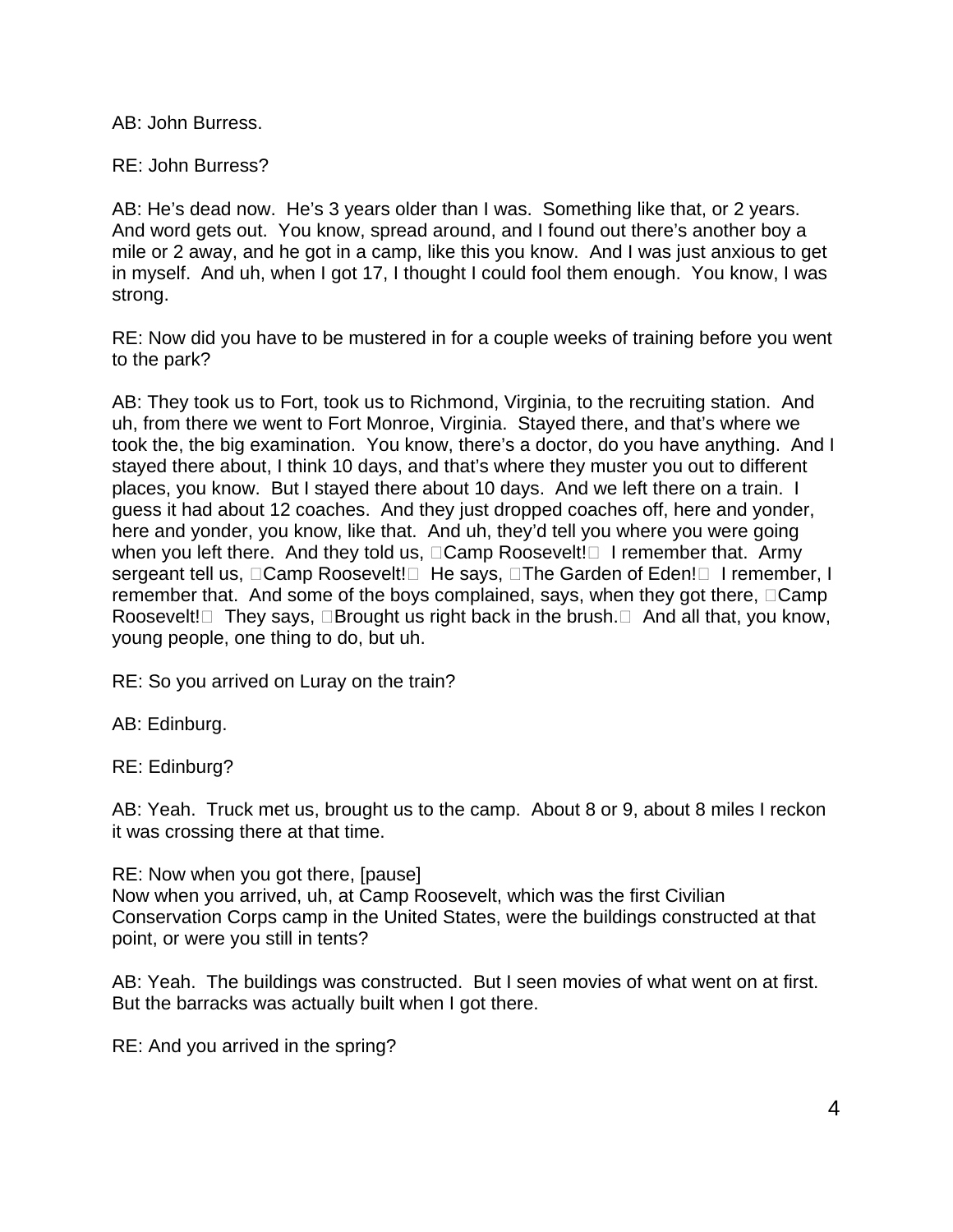AB: it was in the fall.

RE: You arrived in the fall. October?

AB: October.

RE: October. And uh,

AB: I believe uh, the forest ranger was there, and kind of gave a little talk. I can't remember what happened this morning, but I can remember what, I can remember the captain's name. The army captain, was uh, Paul O. Tucker.

RE: Paul O. Tucker?

AB: Mm hmm. And the lieutenant was Duvall. Lieutenant Duvall. And the doctor was uh, he was a short guy, Italian, Cadonia.

RE: Cadonia?

AB: That was the doctor. And uh, that was when we arrived uh. John Crisman was a forest ranger. He was the head man of the whole national, in that district there. He was the boss, right.

RE: Now what, what work were you specifically assigned when you got to Camp Roosevelt?

it. They built the road up there on the ridge, coming from Camp Roosevelt, out to 211. AB: Well, same, best thing I got was, helped cut the road away. They was working on Where you can look over there and see New Market, and to the left is going toward Luray, you know. The first, the first work I done was help cut the right of way for that road.

RE: Now when you say cutting it, are you talking cutting trees?

AB: Cutting trees. Right

RE: Now were they dead chestnuts? Or were they live trees?

 AB: No, no, no. We were just cutting the right of way for the road. The right of way for the road. So, it was laid off by the engineer, you know. We cut the right of way. And uh, and they was working on the road, you know.

RE: With big equipment?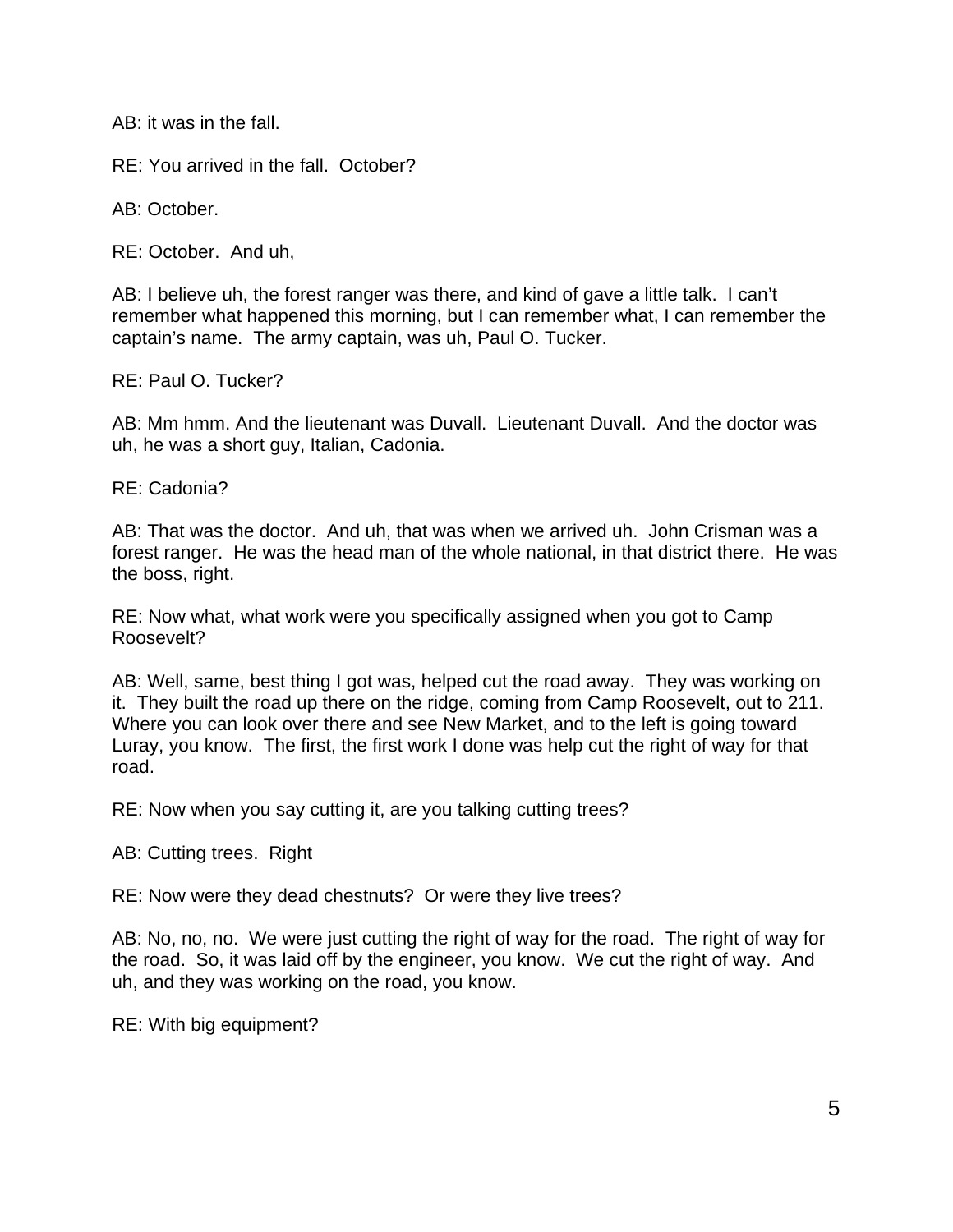AB: Well, we had, I know we had one bulldozer then, and another big caterpillar tractor. cut. I did different things. Helped build the road. It was things to do. Shoot stumps, I And finally got another dozer. And, bulldozer, and uh, then uh, we got the right of way helped dynamite stumps out, things like that you know.

RE: Tell us a little bit about your day. What time did you get up in the morning?

 army rule. Had to get out and sing Reveille. Roll out. And we had a barrack leader you AB: I done forgot, I really done forgot that, but it was early, you know. We lived on the know. And uh, we'd have to go out and call your name off, and give you time to run over to the bathhouse and wash you face and get ready for cold shower.

RE: And then after you had breakfast, you'd head out to the field?

 time. We went over to what they called the Forestry side, across the road over to the, and that's where we, where they kept equipment, the trucks. AB: Yeah. After you had breakfast, we'd come in and uh, uh they'd give you a little

RE: And they, they drug you out to your worksite. Did they bring lunch to you in the field?

AB: They did both. They, either way you was asking. We'd take lunch. And then on, on the, course if a lot of them working, they'd bring the chow truck out there. And eat, eat fish out, out of the chow line.

RE: Decent food?

AB: Oh, yeah, good food.

RE: And what time would you knock off in the afternoon to go back to camp?

AB: Uh, I don't know, we worked, we worked about 6 hours. That was the rule, you worked 6 hours.

RE: And so you'd go back mid-afternoon to camp?

 and I think we'd go out just before time to go to chow. We lined up and uh, I believe we lowered the flag before we ate, I believe. We lived, we lived on the army rule. And I AB: Oh yeah, yeah, you got back in plenty of time to take a bath, wash up you know, liked the army rule.

RE: Now, what did you do for recreation, Ashton?

AB: Well, we uh, later on, we had a recreation hall. And then we had a [Education Advisor], I forgot what you'd call it now, but he [was] named Mr. Tinney. He was the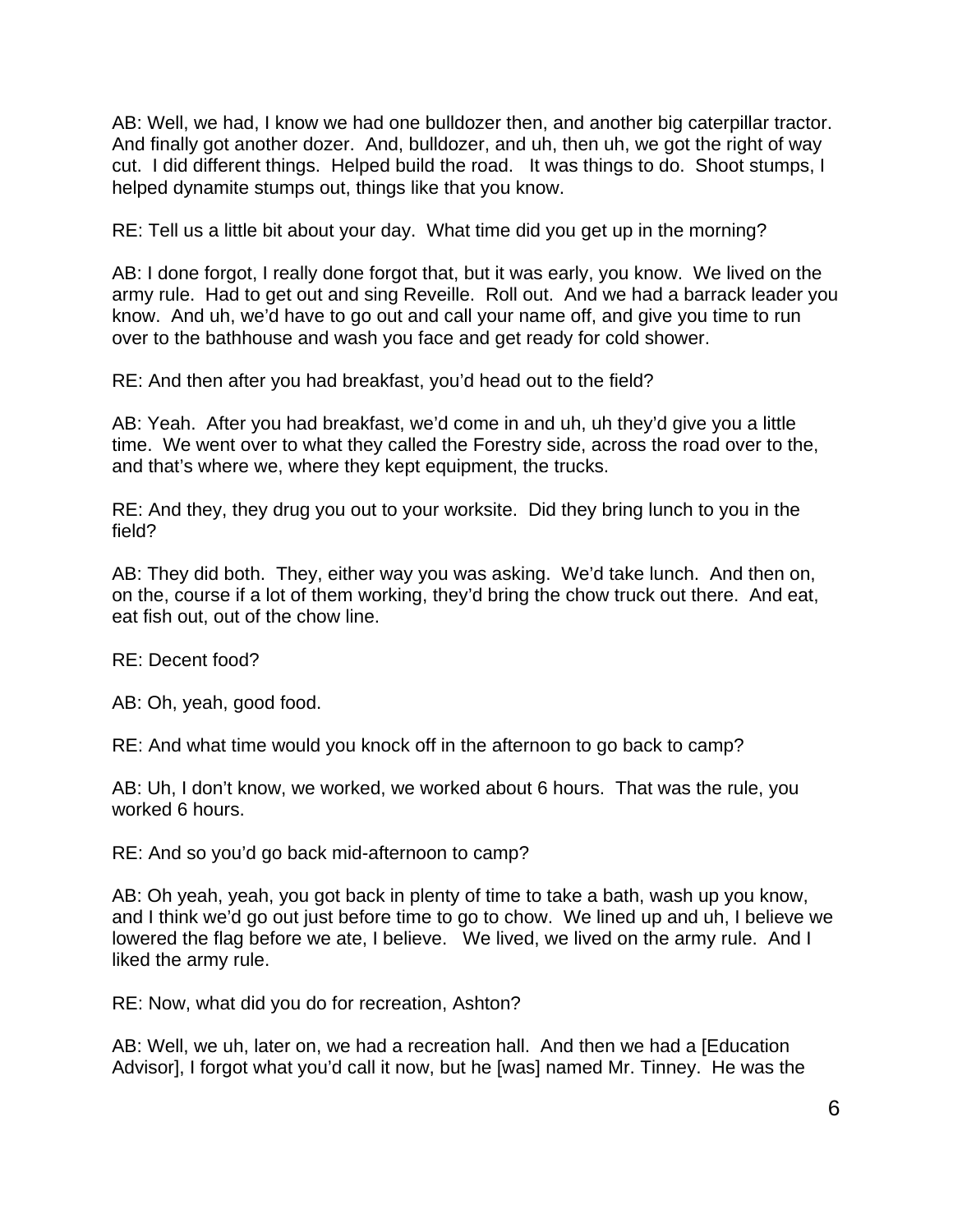head of the uh, see that you got recreation, and this, more or less. And we had, had the recreation hall we met in after supper, after we'd ate.

RE: Did you have sports teams? Basketball?

 in the recreation hall. So it was uh, it was alright. Wasn't nothing wrong with it. AB: Sports teams, yes we did. And uh, we had uh, uh, I don't know whether we had, I know we had softball, and uh. And later on they uh, they got us a radio. Big radio, put it

RE: Did you have dances with any local women?

you wanted to go to town. And then again Friday nights, Saturday night, Sunday night. AB: I don't remember any dances there when I was there, at the camp. But uh, yes, uh, the board, they'd take us to town, I believe, on a Wednesday night, if you'd signed up, They'd get so many in. Sometimes it would be one truck or 2 trucks. Take us to Luray, or New Market, or Woodbridge. Not Woodbridge, Woodstock. There's a Woodbridge down where I live, that's the reason I.

RE: And what did you do when you went in to town?

AB: Oh, you can about guess what young people would do you know. Talk to girls, and drink beer. Stuff like that, a little bit you know.

RE: Drank beer during Prohibition?

AB: Well, everybody, in  $\square 34$  it was three-two beer.

RE: Three-two beer, Roosevelt did pass three-two beer. Near-beer.

 AB: See I can remember back then. I can't remember what's happened this morning. I can't remember what I done this morning. I can remember that.

RE: Is that the first time you ever had beer? When you came into the CCC?

 AB: Yes, I drank a bottle or 2 of homebrew. I never was drunk. I drank a bottle or 2 of homebrew, before I went in camp.

RE: Was uh, did anybody sell homebrew up at the camp? I know here at the park.

AB: Yes, yes they did.

RE: A lot of moonshine?

AB: I'm not going to say who they were.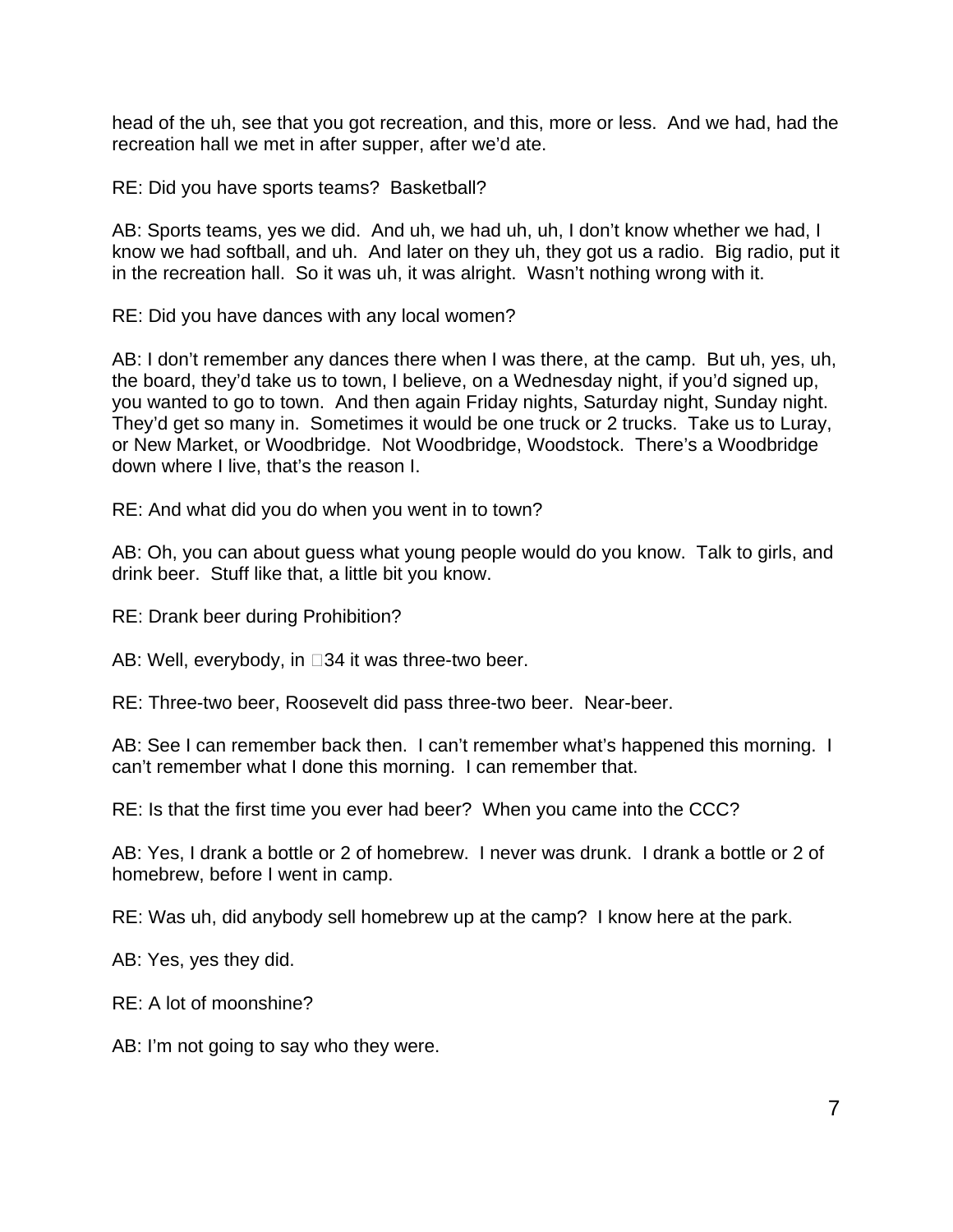RE: Well, now the CCC officials made a, made a great deal over the education programs the CCC ran, but some of the interviews we had, seem to indicate that an awful lot of the boys really didn't participate in the education.

 working on cars, gasoline engines you know, whatever. They had several things there. AB: They did not. We had, they had a chance. They had mechanic teachers there, I think I took mechanic a little bit, but I just wasn't in to that, I didn't have no education. I attended several classes, but they did have, they tried to give the boys a show, you know.

RE: What uh, what did you think was the best, the best thing about your CCC experience?

AB: Oh it was a great experience for me. Even back then, the country. And uh, know how to be with people, and work with people. That was a great experience. I learned a whole lot.

RE: Now the boys at Camp Roosevelt, were they all Southern? Or did you have Northern boys as well?

 AB: We had mostly Southern boys, mostly Southern. A lot of them from down in the from the Southern, later on we did get a few in there from up Pennsylvania. Just a few. from the Southern, later on we did get a few in there from up Pennsylvania. Just a few.<br>But most all the ones I was with, with were Southern. And most of them from Virginia. And a good many of them was some uh, people that uh, been in the military. And done Southwest, Virginia. A lot of them, a whole lot of them were. And uh, most of them was served in the military and they couldn't get jobs, and they signed up the CC camp. And I say, wasn't all of them no 18 year old, 19 year old. There was plenty of them in there 25, 26 years old.

RE: Oh really?

AB: Yes sir, even when I went in, that was towards the beginning. I understand later on, after I went left it got to ignore the age, and got to taking in more young boys. But now it was a good many now that didn't have work.

RE: Yeah, well eventually they lowered the age to 17, and then they lowered the age to 16. And some of the boys didn't tell the truth about their age and they came in at 15.

AB: Yeah.

RE: So it did get younger and younger and younger.

 AB: Right. But the ones that I was in. I tell people, well when I went in. I know what Marines, and army men.  $\Box$  Cause they would tell me, how to get by. happened later when they got taking them in. But I went in. And I appreciated them ex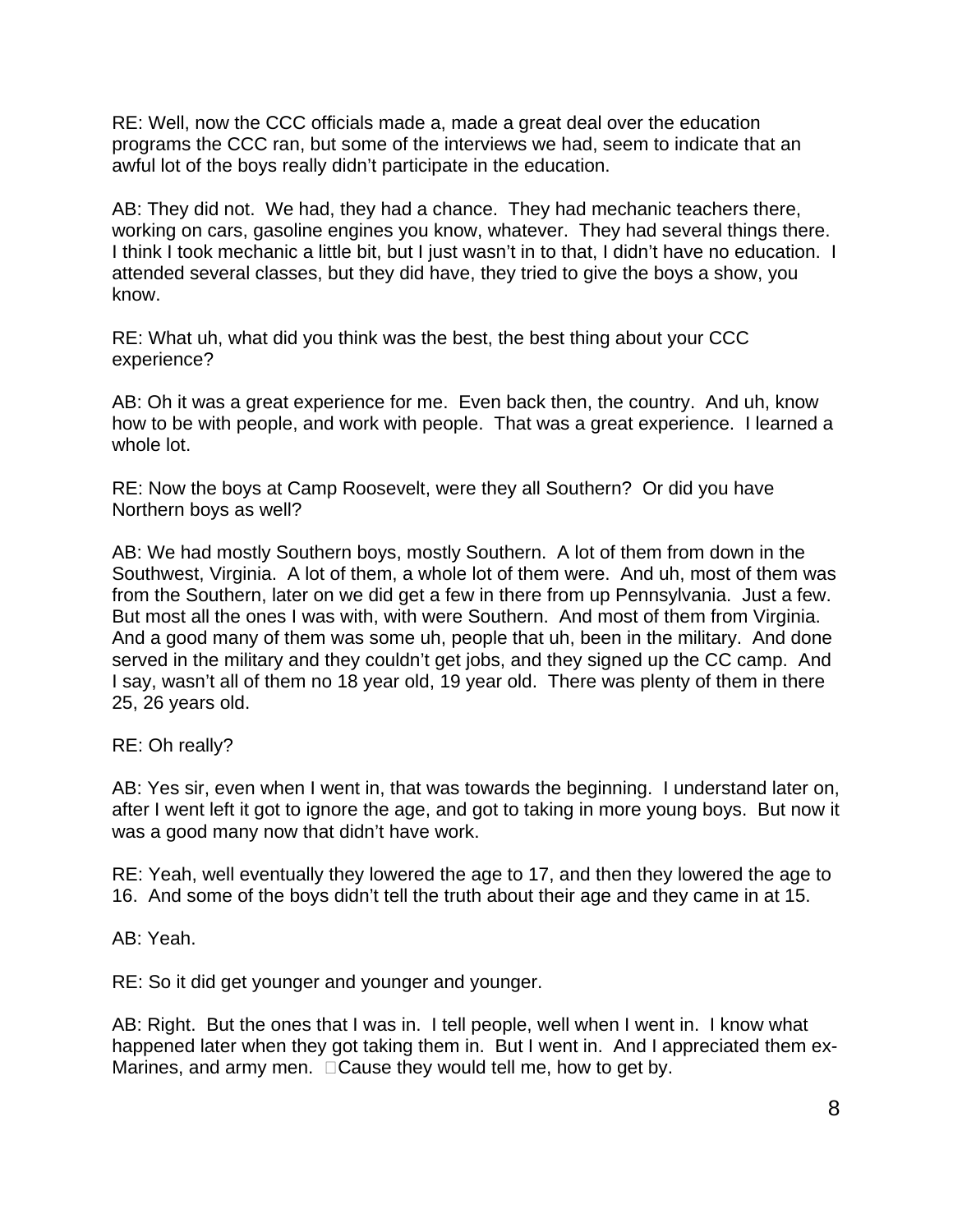RE: Helping you?

AB: It helped.

RE: Ashton, after you left, did you serve a 2 year hitch in CC's?

AB: Yeah.

RE: And what did you do after you left CC's?

AB: I went to uh, West Virginia. I worked for a contractor. Until I got a job in the coal mines.

RE: Where abouts?

AB: Beckley.

RE: Oh in Beckley?

AB: Mm hmm.

RE: New River National Park. It's a national historic site now in Beckley.

AB: I got a job in the coal mines, and uh, that's where I retired.

RE: You were there about 30 years?

AB: I worked in the mines 33 years.

RE: Was it a shaft mine, or an open pit mine?

 wasn't in New River. I worked for a company called New River Company. It was just a AB: I worked for a big company, when I went to work for this company, they had 11 different mines, big mines, and uh. Uh, worked at a, well when I first started to work, it small company, and back then you didn't have to have no mining certificate like they did later on. But they did require somebody to be, work for somebody that has some experience. And I worked for a little small company and I gave a friend \$25 to take me in.

RE: That's a lot of money.

AB: Well I was working for a contractor, you know. I was, I was, back then, I was getting \$3 dollars and something a day. And uh, course the [\_\_\_\_] was paying more than that, and I gave this fellow, my friend, he looked at me a little while and uh, and I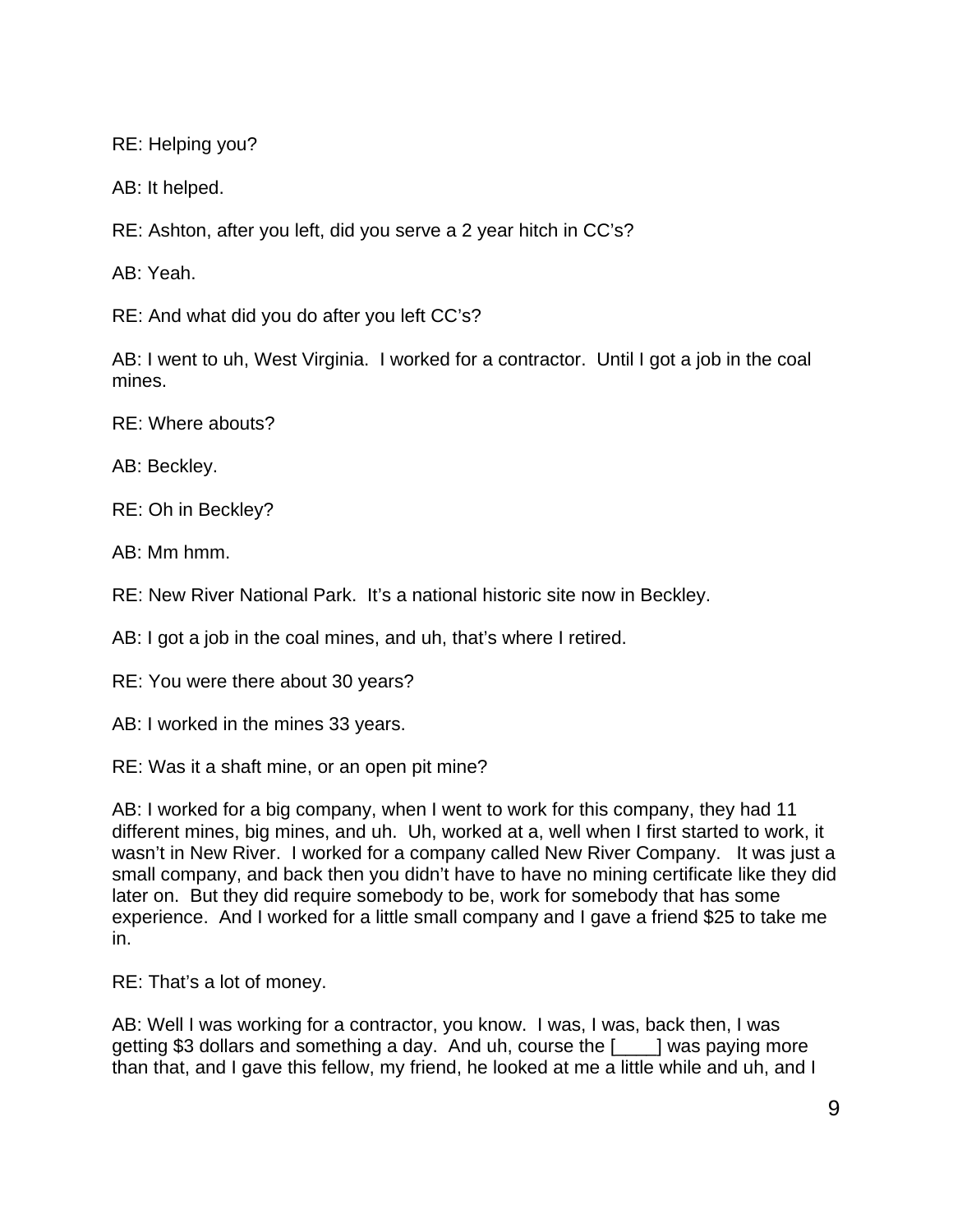mine there. And then that was still that small company. And then I got in with the big didn't work there too long. And uh, this little small company here the other mine, I thought that was a better mine. And they gave me a job later on. After I worked the first company, had 11 big mines, and that's where I stayed.

RE: Now do you remember the strikes? The national coal strikes? The Molly McGuires?

 AB: Oh yeah. Oh yeah. I, what I remember, the strikes. The Molly McGuires, I don't know about that, but I worked with the old miners that, that used to live in tents. Company threw them out of the housing they lived in. Them I worked with there you know.

RE: It got really violent, in Beckley in the '30s.

 then. But the first coal I loaded, I went in as a coal loader. I loaded coal for 39 cents a BA: Well, well, yeah. Most of the violence, most of that was in the '20s up to about the '30s. They had some non-union mines after I went to work. People helped to organize them you know. But a lot of that's just, union, the union didn't have too much power ton.

RE: Whew. How long did it take you to load a ton?

AB: Depended on the place. Like I said, a good place made a better coal miner. A rough place, you know, you couldn't do as good you know.

RE: That was hard work.

AB: I liked it. I loved being a miner.<br>RE: You did?

AB: Did you ever hear of the, hear these, oh you know the saying, Once'd a, once'd a miner, always a miner. And that's about right.

RE: So do you think you CCC experience helped you in the rest of your career?

AB: Oh, yes, it sure did.

RE: So you'd do it all over again?

AB: I certainly would.

RE: Thank you.